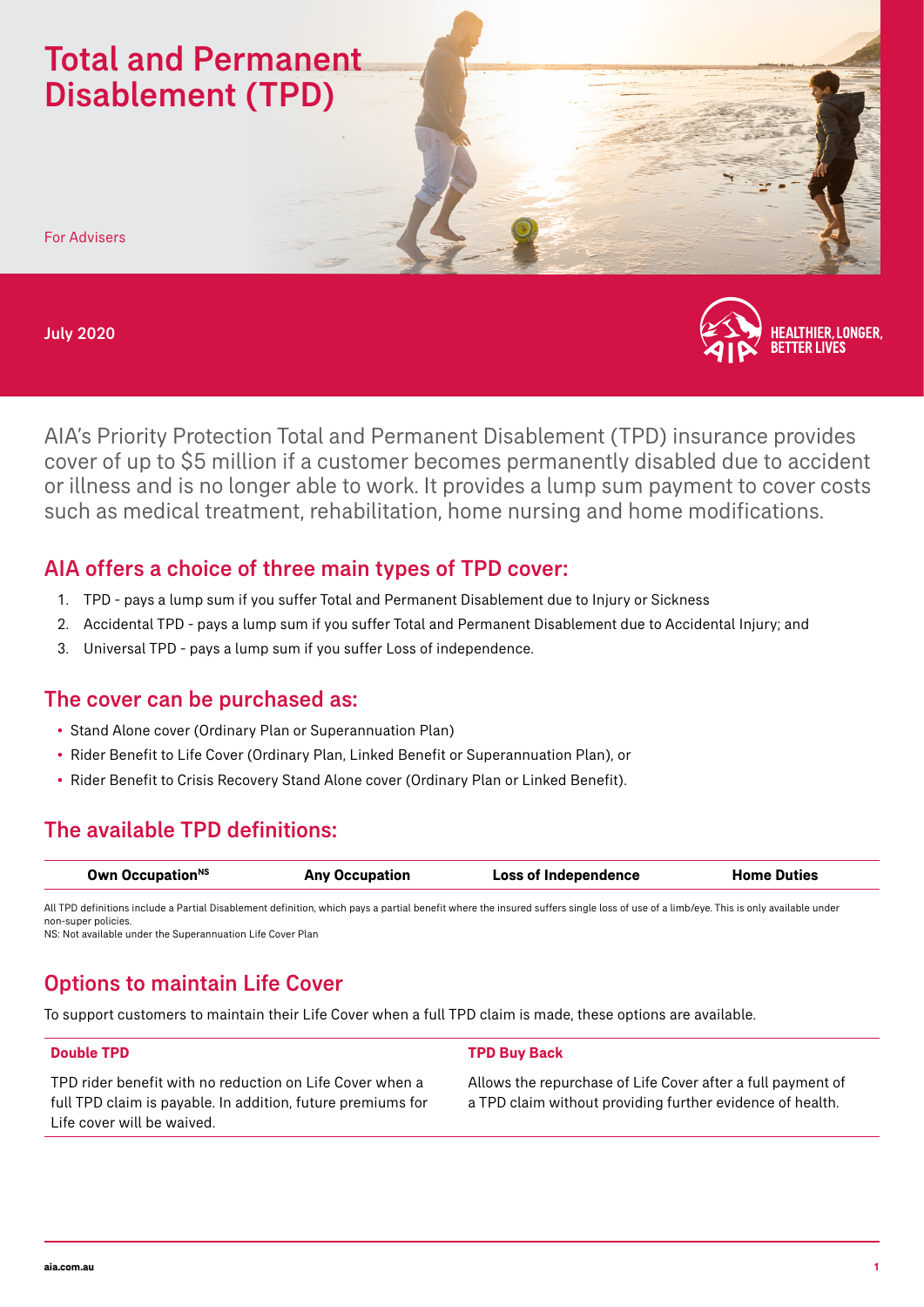### Super or non-Super – or both?

AIA offers flexibility for structuring insurance cover both in and out of superannuation:

| <b>Maximiser</b>                                                                                                   | <b>Super PLUS</b>                                                                                                                                      |
|--------------------------------------------------------------------------------------------------------------------|--------------------------------------------------------------------------------------------------------------------------------------------------------|
| A linked policy of TPD Own definition can be held outside<br>super extending TPD Any definition held inside super. | A linked policy of TPD rider benefit can be held outside super<br>attached to a Life Cover or Crisis Recovery Stand Alone policy<br>held inside super. |
|                                                                                                                    |                                                                                                                                                        |

# Tailoring cover

### These optional rider benefits are tailored for extra individual's needs

| <b>Repayment Relief</b> Pays a monthly benefit for up to three                                                                                                                                                                     | <b>Life Cover Purchase</b>                                                                                                                                                                               |  |
|------------------------------------------------------------------------------------------------------------------------------------------------------------------------------------------------------------------------------------|----------------------------------------------------------------------------------------------------------------------------------------------------------------------------------------------------------|--|
| months to help cover minimum monthly home loan repayments<br>if the life insured has been Involuntarily Unemployed for more<br>than 60 consecutive days. Available under TPD Stand Alone<br>and Universal TPD Stand Alone benefit. | Allows the purchase of Life Cover after a full TPD claim<br>without providing further evidence of health, for a TPD Stand<br>Alone cover or a TPD Rider Benefit to Crisis Recovery Stand<br>Alone cover. |  |
| <b>Forward Underwriting benefit (FUB)</b>                                                                                                                                                                                          | <b>Business Safeguard Forward Underwriting benefit</b>                                                                                                                                                   |  |
| Additional cover for certain life events without providing<br>further evidence of health.                                                                                                                                          | Additional cover for certain business events without<br>providing further evidence of health.                                                                                                            |  |
| <b>School Fees Protector</b>                                                                                                                                                                                                       | <b>Family Protection</b>                                                                                                                                                                                 |  |
| Pays a lump sum towards a child's school tuition fees if<br>the life insured becomes totally and permanently disabled,<br>terminally ill or dies.                                                                                  | Pays a lump sum if the child suffers one of the listed Crisis<br>Events up to the full Family Protection Sum Insured.                                                                                    |  |

### Case Study



Jonah is a 35 year old Heating and Ventilation Plumber.

He has a Priority Protection Life Cover Plan with \$2 million Life and \$1 million Double TPD cover ('Any' occupation) as well as \$1 million Double TPD cover ('Own' occupation) via Maximiser and \$500,000 Crisis Recovery cover via Super PLUS, linked outside of super.

During the course of Jonah's employment he was in an accident which resulted in him losing three of his fingers. He was unable to continue working in his own occupation as a Heating and Ventilation Plumber.

AIA's claims team first assessed Jonah's claim under the TPD 'Any Occupation' definition. They concluded that Jonah does not meet the TPD 'Any Occupation' definition under super, as he continues to have capacity to work in occupations he is reasonably suited to by his education, training or experience, such as a plumbing inspector or supervisor.

However, as Jonah has cover under **Maximiser**, he is able to also be assessed under the '**Own Occupation**' definition cover he holds outside of super. As Jonah is no longer able to perform the important duties of his current occupation, he satisfies the